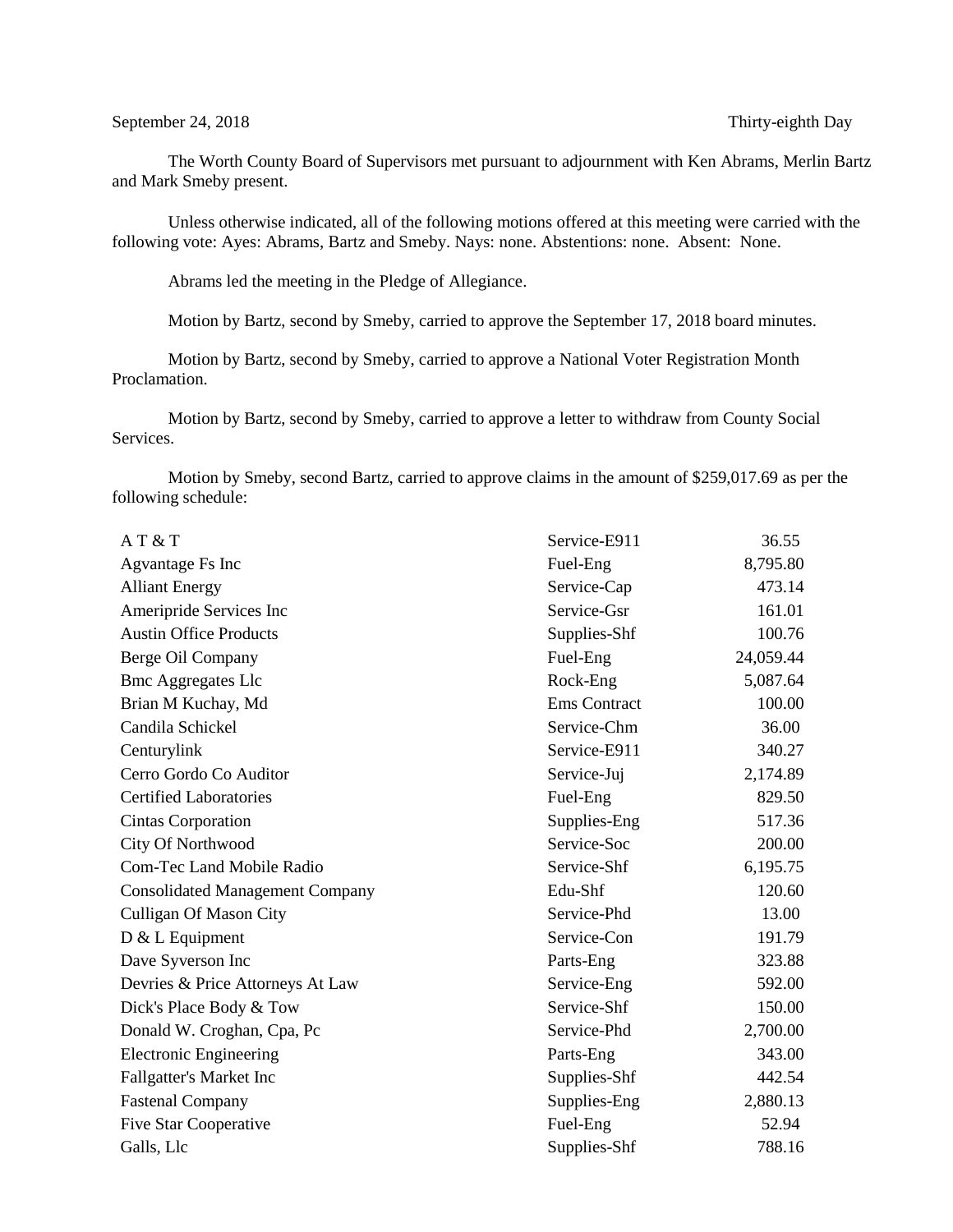| Glaxosmithkline                                       | Supplies-Phd    | 347.70     |
|-------------------------------------------------------|-----------------|------------|
| <b>Grafton Welding</b>                                | Service-Con     | 45.00      |
| Greve Law Office                                      | Copies-Aty      | 82.50      |
| <b>Heartland Power Coop</b>                           | Service-Wwt     | 2,965.47   |
| Ia Law Enforcement Academy                            | Edu-Shf         | 350.00     |
| Ia Prison Industries                                  | Supplies-Eng    | 3,360.00   |
| Ia Secretary Of State                                 | Notary-Aud      | 30.00      |
| Insight Public Sector, Inc.                           | Service-Dap     | 1,219.30   |
| Ip Pathways                                           | Service-Dap     | 620.20     |
| Isac                                                  | Edu-Trs         | 210.00     |
| J & J Medical                                         | Supplies-Shf    | 169.00     |
| Joel Rohne                                            | Mileage-It/Gis  | 212.00     |
| Joe's Collision & Performance Inc                     | Parts-Eng       | 342.79     |
| Kelly Hardware                                        | Supplies-Con    | 106.57     |
| <b>Kenneth Abrams</b>                                 | Mileage-Sup     | 243.00     |
| Kibble Equipment Llc                                  | Parts-Eng       | 2,169.78   |
| <b>Knudtson Automotive Service</b>                    | Service-Shf     | 27.81      |
| Larsen Plumbing & Heating Inc                         | Service-Gsr     | 576.84     |
| <b>Lawson Products Inc</b>                            | Parts-Eng       | 46.61      |
| Lexisnexis                                            | Service-Aty     | 156.00     |
| <b>Manly Junction Signal</b>                          | Service-Sup     | 604.92     |
| Marco Technologies Llc                                | Service-Shf     | 195.06     |
| Mark's Tractor Inc                                    | Service-Con     | 473.47     |
| Martin Marietta Materials Inc                         | Rock-Eng        | 126,474.92 |
| Mccloskey Appliance                                   | Supplies-Shf    | 1,300.00   |
| Medline Industries Inc.                               | Supplies-Phd    | 272.09     |
| Meghan Rydstrom                                       | Mileage-Phd     | 74.90      |
| Metal Culverts Inc                                    | Supplies-Eng    | 3,081.00   |
| Midwest Pipe Supply Inc                               | Supplies-Eng    | 768.00     |
| Mike Bode                                             | Reimb-Eng       | 330.59     |
| Mike Gaskill                                          | Service-San     | 1,000.00   |
| Napa Auto Parts                                       | Supplies-Eng    | 340.18     |
| <b>Nelson Family Trust</b>                            | Rent-Shf        | 300.00     |
| Niacog                                                | Service-Tra     | 2,027.38   |
| North Central Iowa Regional Economic & Port Authority | Service-Ndp     | 866.23     |
| North Iowa Broadcasting Inc                           | Service-Shf     | 100.00     |
| Northwood Anchor Inc                                  | Service-Sup     | 834.78     |
| Northwood Electric Inc                                | Supplies-Eng    | 13.56      |
| Overhead Door Co Of Mason City                        | Supplies-Eng    | 364.60     |
| Pathology Assoc Of Mason City                         | Service-Mex     | 3,000.00   |
| Peopleservice Inc                                     | Service-Wat-Wwt | 15,782.40  |
| <b>Pinnacle Quality Insight</b>                       | Service-Phd     | 150.00     |
| <b>Pitney Bowes Global</b>                            | Service-Dap     | 352.68     |
| Printing Services Inc                                 | Supplies-Sdp    | 103.95     |
| Sandra Mireles                                        | Reimb-Soc       | 59.98      |